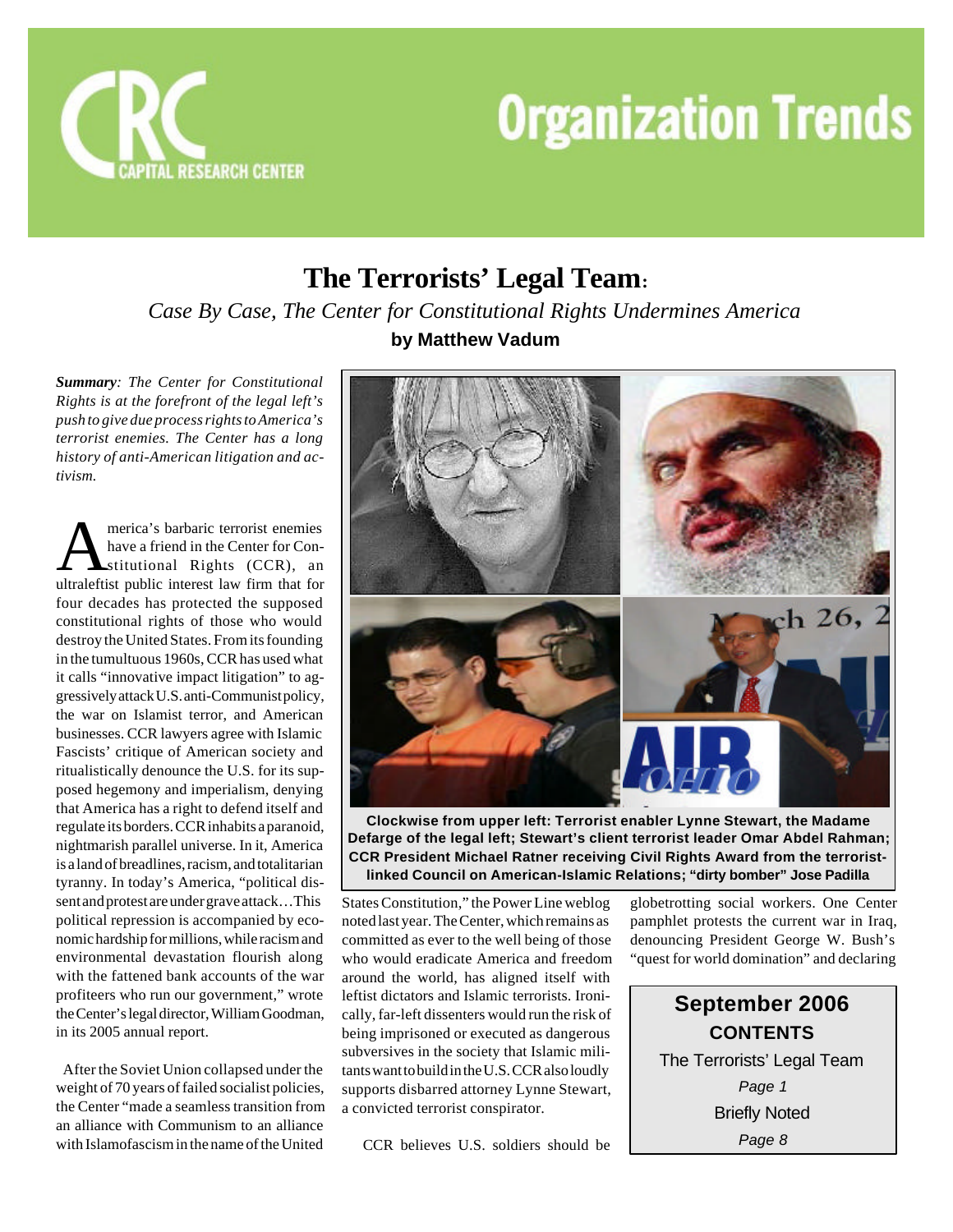that "the focus of our domestic and foreign policy should be eradicating hunger, poverty, disease, homelessness and environmental degradation and pollution." Bush should be removed from the presidency and tried for war crimes, according to the Center. "Since 9/11 it has been clear that the principal enemy of democracy has been in the White House," a narrator says on a video promoting CCR's impeachment push.

 CCR sues to make political statements. The Center litigated ad nauseam for Attica State Prison inmates after their violent 1971 uprising. It has sued to protect abortion rights, loitering by homeless people, and affirmative action programs. CCR has challenged in court the privatization of public hospitals and how women are depicted on television. It supports a proposal that the U.S. pay out slavery reparations even though the U.S. abolished slavery well over a century ago and no former slaves remain alive to collect any potential damages that might be awarded.

## **Origins**

 CCR, originally called the Law Center for Constitutional Rights, is located at the corner of Broadway and West 3<sup>d</sup> Street in Manhattan's Greenwich Village, a longtime enclave of radicals and trendy artists who

## **Editor:** Matthew Vadum

**Publisher:** Terrence Scanlon

## *Organization Trends*

is published by Capital Research Center, a non-partisan education and research organization, classified by the IRS as a 501(c)(3) public charity.

**Address:** 1513 16th Street, N.W. Washington, DC 20036-1480

**Phone:** (202) 483-6900 **Long-Distance:** (800) 459-3950

**E-mail Address:** mvadum@capitalresearch.org

**Web Site:** http://www.capitalresearch.org

*Organization Trends* welcomes letters to the editor.

**Reprints** are available for \$2.50 prepaid to Capital Research Center.

romanticize Communism. Its mission statement pledges loyalty both to the U.S. Constitution and to socialist ideas alien to the American experience. The Center employs a staff of 27. Its 2005 budget was \$4 million.

The Center is dedicated "to advancing and

labor lawyer Morton Stavis, radical legal scholar Arthur Kinoy, and attorneys Ben Smith and William Kunstler, all admirers of Cuban dictator Fidel Castro. Kinoy, who in the 1950s represented executed Soviet spies Julius and Ethel Rosenberg, recognized the propaganda power of trials. "The test for a



**Center for Constitutional Rights co-founder William Kunstler (at right) with flag-burning client Gregory Lee Johnson outside Supreme Court**

 protecting the rights guaranteed by the U.S. Constitution and the Universal Declaration of Human Rights." But it is far from clear how a group can advance and protect both the U.S. Constitution and the purported rights contained in the Declaration. The Constitution, fundamental law of the U.S., protects the rights of individuals, but the Declaration, which is not part of U.S. or international law, is a utopian socialist goodie bag that few thinking people take seriously. Adopted in 1948 by the United Nations, the Declaration claims to guarantee some rights mentioned in the Constitution, but also purports to protect other so-called rights, including the individual's right to "social security," "periodic holidays with pay," "rest and leisure," "a standard of living adequate for the health and well-being of himself and of his family," and "just and favorable conditions of work and…protection against unemployment." U.N. enthusiasts claim the Declaration is a powerful tool for strategically shaming governments that violate its provisions, but CCR views the document as a means of transforming America into a very different country.

 CCR emerged from the "New Left" movement of the 1960s and was founded in 1966 by

people's lawyer is not always the technical winning or losing of the formal proceedings. The real test is the impact of the legal activities on the morale and understanding of the people involved in the struggle," said Kinoy.

 Kunstler, the most famous of the quartet, was director of the American Civil Liberties Union from 1964 to 1972. A grandstanding, media-savvy lawyer, he rose to national prominence by defending the angry radical defendants of the "Chicago Seven" in their 1969 riot-incitement trial, which, in an act of selfaggrandizing puffery, CCR's website calls "the trial of the century." Kunstler claimed "the Constitution is my Bible," but embraced lawlessness. Notable Kunstlerisms include "any criminal trial in this country is an oppression," and "I don't disagree with murder sometimes, especially political assassinations." He once told students, "You must learn to fight in the streets, learn to revolt, learn to shoot guns...You may ultimately have to take that final step. You may ultimately be bathed in blood." An indignant Kunstler once upbraided singer and anti-war activist Joan Baez for violating leftist etiquette by daring to criticize the totalitarian Socialist Republic of Vietnam, professing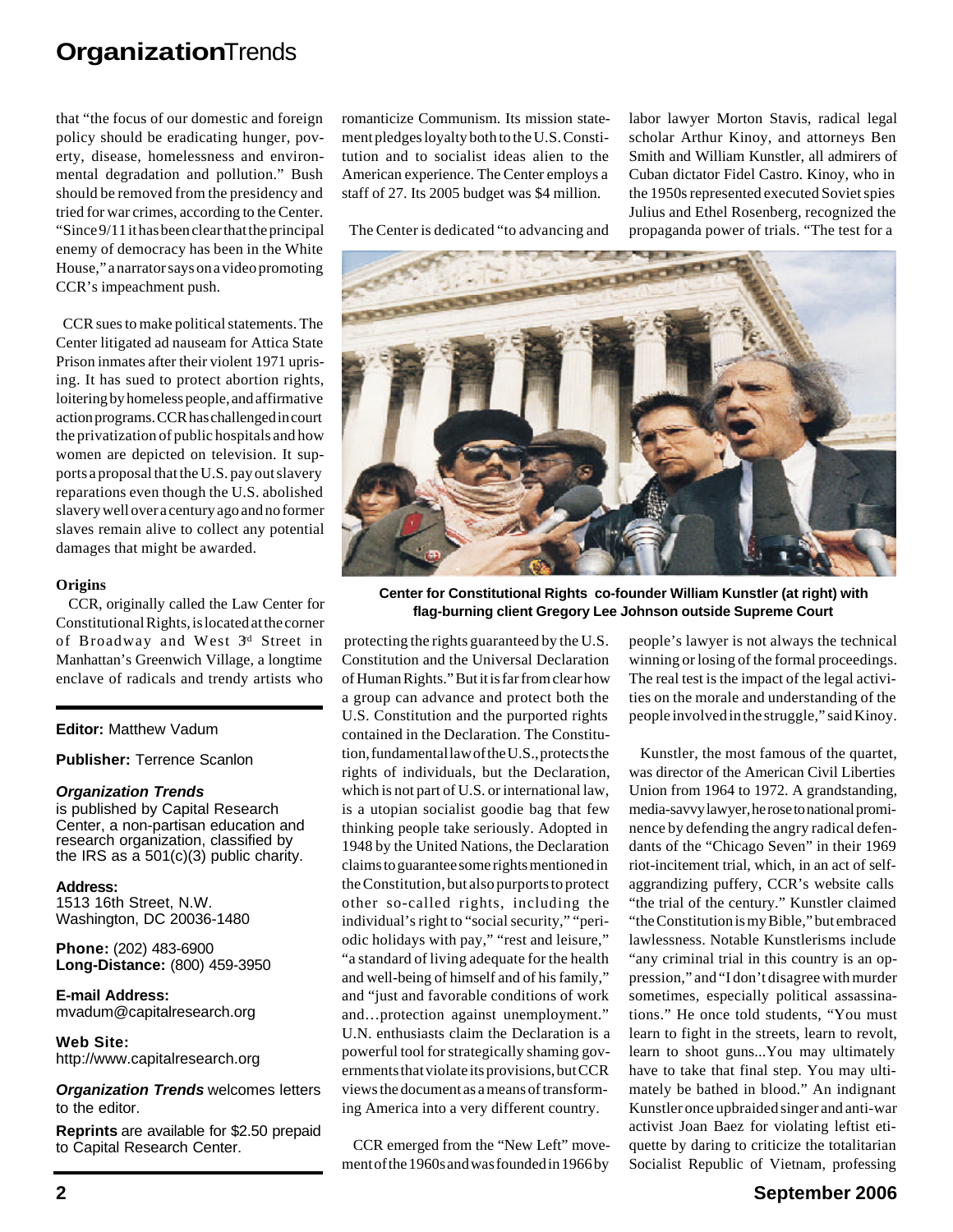that he "would never join in a public denunciation of a socialist country." As commentator Mike Rosen noted after Kunstler died in 1995, the lawyer who depicted himself as a respectable civil libertarian was in reality "a classic, disenfranchised, anti-establishment America-hater of the left." Kunstler represented notorious defendants "because he sympathized with their causes and because it gave him an opportunity to 'get in the face' of bourgeois society."

# **Current Leadership**

 The current head of CCR, Michael Ratner, is an adjunct law professor at Columbia University and served as special counsel to Haitian President Jean-Bertrand Aristide, a Marxist who was overthrown in 2004. Ratner's family controls Forest City Enterprises, Inc., a nearly \$8 billion real estate development company that has been accused of eminent domain abuse. His brother, Bruce, is the owner of the New Jersey Nets.

 Ratner is an avid Communist sympathizer and is especially fond of Fidel Castro and Ernesto "Che" Guevara. Cuba's "accomplishments" under Castro have been "great," Ratner said on CCR's radio show, "Law and Disorder," last month when Castro fell ill. Ratner denounced the U.S. "onslaught against the Cuban Revolution," and the prosecution of the Cuban Five, spies convicted in Miami in 2001. The five spies, who have become national heroes in Cuba, came to the U.S. to gather information about anti-Castro groups. Ratner participated long-distance in the Havana press conference launching the Cuban government's propaganda website, www.antiterroristas.cu, Radio Havana reported in September 2002. Ratner wrote in *Che Guevara and the FBI: U.S. Political Police Dossier on the Latin American Revolutionary*, that "it was Che Guevara, more than any other figure, who embodied both [the Cuban] revolution and solidarity with peoples fighting to be free from U.S. hegemony."

 Ratner abhors President Ronald Reagan for his anti-Communist foreign policy and bragged on Pacifica Radio's "Democracy Now" radio show on June 9, 2004, that he spent "eight years, really, of my life, fighting everything Reagan did in Central America." Ratner opposes putting Reagan's portrait on U.S. currency. "They may want to put this

to hold that murderer's dollars in my hands every day?" Ratner, who has recruited hundreds of pro

bono lawyers from outside CCR to represent those held at the U.S. naval base at Guantanamo Bay, favors putting the U.S. on

guy's picture on a dollar bill –what does that tell you— on the \$10 bill. I'm going to have



**Michael Ratner of CCR at "Drive Out The Bush Regime" rally in 2005**

trial for war crimes, but not deposed Iraqi dictator Saddam Hussein. "If you want any kind of sense of legitimacy or fairness, you can't just go after Saddam Hussein," he told "Democracy Now" in 2003. In yet another example of leftists turning to the courts – even foreign courts—when they fail to win at the ballot box, Ratner personally traveled to Berlin, Germany to file legal papers against

late 2002 as the U.S. and its allies prepared to liberate Iraq.

## **Attacking the War On Terror**

 Americans were reminded that the federal government needs to have tools to fight terrorism last month when British authorities uncovered an ambitious plan by Islamic extremists to blow up ten airplanes en route to the U.S. Yet CCR would deprive the government of its powers to protect America. Indeed the Center has enjoyed success in its campaign to undermine the Bush administration's efforts at combating Islamofascism. It is currently suing to stop the wiretapping of terrorism suspects, and it has been on the winning side in three of the four major war-on-terror cases to come before the U.S. Supreme Court, representing a group of alleged terrorists in one case and filing amicus curiae (meaning "friend of the court" in Latin) briefs on behalf of others.

 CCR has argued repeatedly against the U.S. government's practice of detaining terrorists without affording them the normal rights accorded to prisoners of war under the Geneva Convention of 1949. The Bush administration has responded, citing legal precedents and international law, arguing that terrorist fighters –such as al-Qaeda operatives— who fail to meet criteria such as wearing a uniform

*CCR's Ratner has worked for Haiti's ousted Marxist strongman Jean-Bertrand Aristide, lauded Fidel Castro, called Ronald Reagan a "murderer," and demanded that Saddam Hussein not be put on trial.*

Defense Secretary Donald Rumsfeld. His goal was to force German authorities, who have so-called universal jurisdiction to prosecute war crimes wherever they occur, to investigate Rumsfeld over the Abu Ghraib prison torture allegations. Germany has refused, but the Center vows to exhaust all available appeals.

 Ratner believes the United Nations ought to have a veto over U.S. military action. Without the permission of the U.N., "the use of force by the United States against Iraq, even with the recent congressional approval given for that war, would be flatly illegal under international law," Ratner wrote in an article published on Z Magazine's website in

 or identifying insignia are "unlawful combatants" not entitled to protection under the law of war. The reason such deception by belligerents has long been considered immoral and illegal is because it endangers the civilian population by making it difficult to distinguish civilians from enemy soldiers. The law of war thus attempts to shield civilians and to restrict warfare to legitimate military targets. The Bush administration maintains that when terrorists expose civilians to harm by operating outside the law of war, their conduct is so dangerous and morally reprehensible that they should not be elevated to prisoner of war (or "lawful combatant") status when captured. President Bush also argues that America's terrorist enemies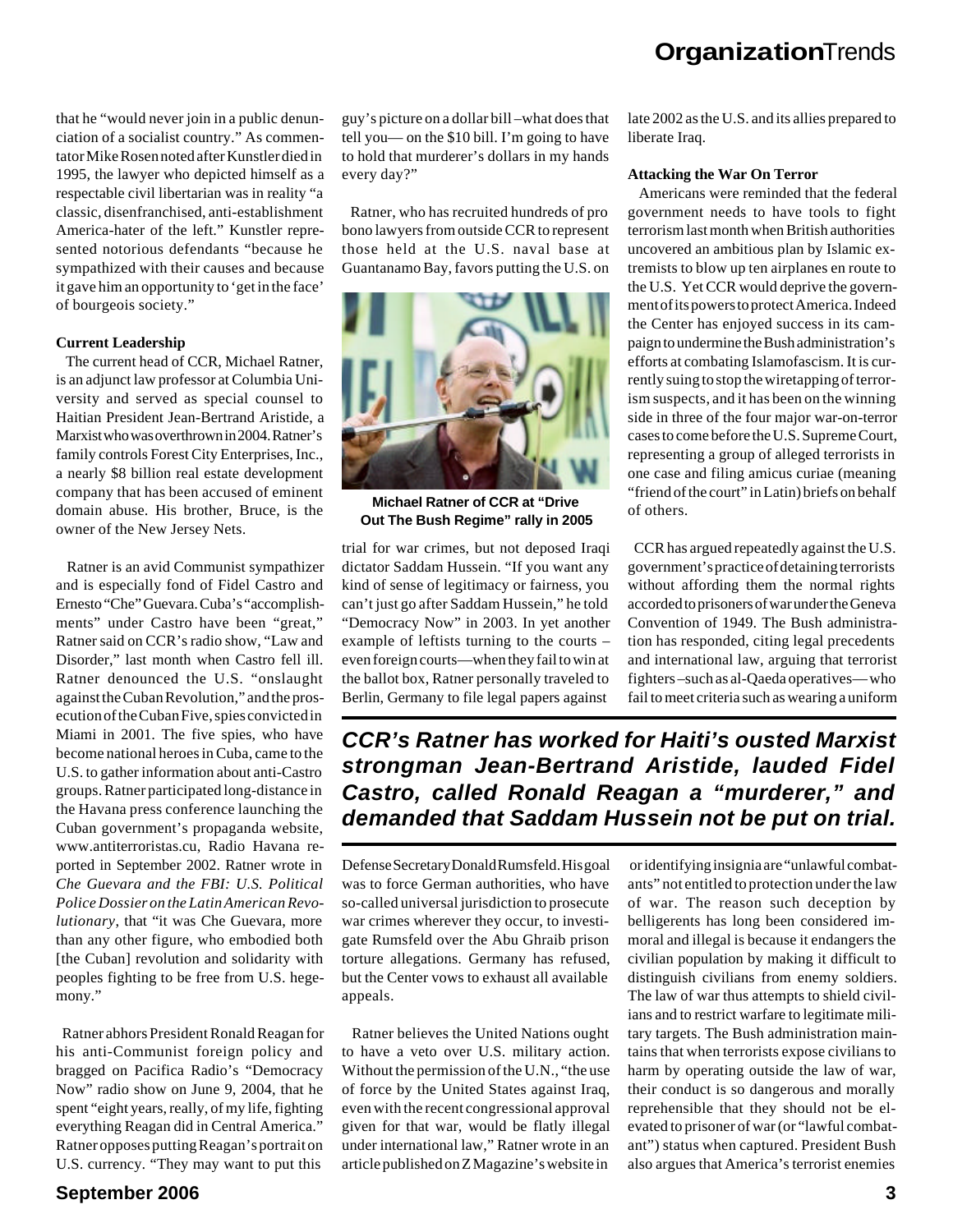should not be able to waste U.S. resources by weighing down the civilian legal system in endless litigation. Wars are supposed to be waged on battlefields, not in U.S. courtrooms.

 But CCR is determined to give America's terrorist enemies access to the U.S. civilian justice system—and it is succeeding. The Center scored a major legal victory in 2004 when the Supreme Court ruled 6-3 in **Rasul v.** *Bush* that its clients, 16 foreign nationals captured during U.S. hostilities with the Taliban in Afghanistan, had the legal right to challenge their detentions in U.S. civilian courts. Of the 16 clients, 14 reportedly remain in U.S. custody at Guantanamo. To assist in CCR's legal campaign, the Atlantic Philanthropies announced this year that it will donate \$2.25 million to the Center through 2010. The Ford Foundation recently gave CCR \$200,000 to advocate for the due-process rights of Guantanamo prisoners, the August 3 issue of the Chronicle of Philanthropy reported.

 CCR also participated in three other key cases testing presidential wartime authority:

\* In *Hamdan v. Rumsfeld*, CCR filed an amicus brief on behalf of unlawful combatant Salim Ahmed Hamdan who was captured with Taliban forces in Afghanistan. Hamdan was Osama bin Laden's driver. The Supreme Court in June 2006 voted 5-3 to halt the military commission established to try Hamdan on conspiracy charges, finding its structure ran afoul of U.S. law and the Geneva Convention.

\* In *Hamdi v. Rumsfeld*, the Center filed an amicus brief with a federal appellate court in 2002 on behalf of 140 law professors and 19 organizations including the National Lawyers Guild, Southern Poverty Law Center, and the Freedom Socialist Party. The case concerned Yaser Esam Hamdi, a dual U.S.- Saudi citizen who was captured with Taliban forces in Afghanistan. Hamdi was born in

Louisiana while his Saudi father was in the U.S. on a temporary work visa. In 2004 the Supreme Court ruled 6-3 that the government has the power to detain unlawful combatants, but found that detainees who are U.S. citizens must have the ability to challenge their detention before an impartial judge.

\* In *Rumsfeld v. Padilla* and a later, related case, *Padilla v. Hanft*, CCR filed amicus briefs with the Supreme Court and a federal appeals court on behalf of the would-be "dirty bomber" Jose Padilla, a U.S. citizen. Padilla, a convicted murderer, gang member, and Islamic convert also known as Abdullah al-Muhajir, allegedly plotted to detonate a bomb designed to disperse radioactive material over a wide area. The Bush administration argues it has authority to detain U.S. citizens on U.S. soil during times of war, but in a brief CCR rejected the president's efforts to protect the nation by keeping Padilla locked up. The Center argued that leaving in place a ruling maintaining Padilla's detention would hurt "disfavored minorities" and be "a stain on the judicial history of the Republic." Padilla is currently awaiting trial in Florida where he was criminally indicted for conspiring to aid terrorist organizations.

to block the U.S. bombing of enemy targets. The Center opposed Operation Babylift in 1975 in which the U.S. rescued more than 2,000 children from South Vietnam before North Vietnamese Communist forces swamped that country. CCR's website absurdly refers to the victory of Ho Chi Minh's Viet Cong as a "victory of the Vietnamese people."

 In *Crockett v. Reagan* (1981) CCR sued to prevent the deployment of U.S. military advisers to El Salvador to help train soldiers to fight against the local Communist insurgency. In the 1987 case *Linder v. Calero,* the Center sued the Nicaraguan anti-Communist force known as the contras. CCR's 1983 lawsuit, *Greenham Women Against Cruise Missiles v. Reagan*, attempted to block U.S. nuclear weapons from a site in the United Kingdom. The suit failed but it generated publicity for the unilateral disarmament movement, a leftist crusade in the 1980s that sought to disarm the U.S. while leaving the USSR's nuclear missiles intact. In 1991 the Center filed suit in *Dellums v. Bush* to halt the deployment of troops to the Persian Gulf that drove Iraqi forces from occupied Kuwait. Years later CCR sued, challenging President George W.

*Whittling away at presidential war-fighting powers, the Center is at the forefront of the legal left's campaign to give "unlawful combatant" terrorists the same legal rights as ordinary criminal defendants. A string of legal victories shows it is succeeding.*

## **Undermining American Foreign Policy**

 CCR has a long history of anti-American activism. When the Soviet Union was pointing nuclear missiles at U.S. cities during the Cold War, CCR was trying to sabotage U.S. foreign policy. During the Vietnam War, the Center repeatedly challenged military draft policies in court. CCR claims to have inspired legal activists when it applied for an injunction against President Richard Nixon in 1972

Bush's decision to withdraw the U.S. from the 1972 Anti-Ballistic Missile Treaty.

 CCR has also tried to use the courts to pick the deep pockets of corporations in order to advance its foreign policy agenda. In one civil action that might vie for the title of Most Transparently Vexatious Lawsuit In American History, CCR sued Illinois-based heavymachinery maker Caterpillar, Inc., after the death of Rachel Corrie, a 23-year-old American protester who was run over by an Israeli military Caterpillar D9 bulldozer on a mission in the "no man's land" near the Egyptian border in 2003. Corrie put her body in the path of the bulldozer, hoping to obstruct its progress. The Israeli government claimed the tragic event was an accident. But even if the Israelis were covering up their own wrongdo-

# **For frequent updates on environmental groups, nonprofits, foundations, and labor unions, check out the CRC-Greenwatch Blog at**

**www.capitalresearch.org/blog**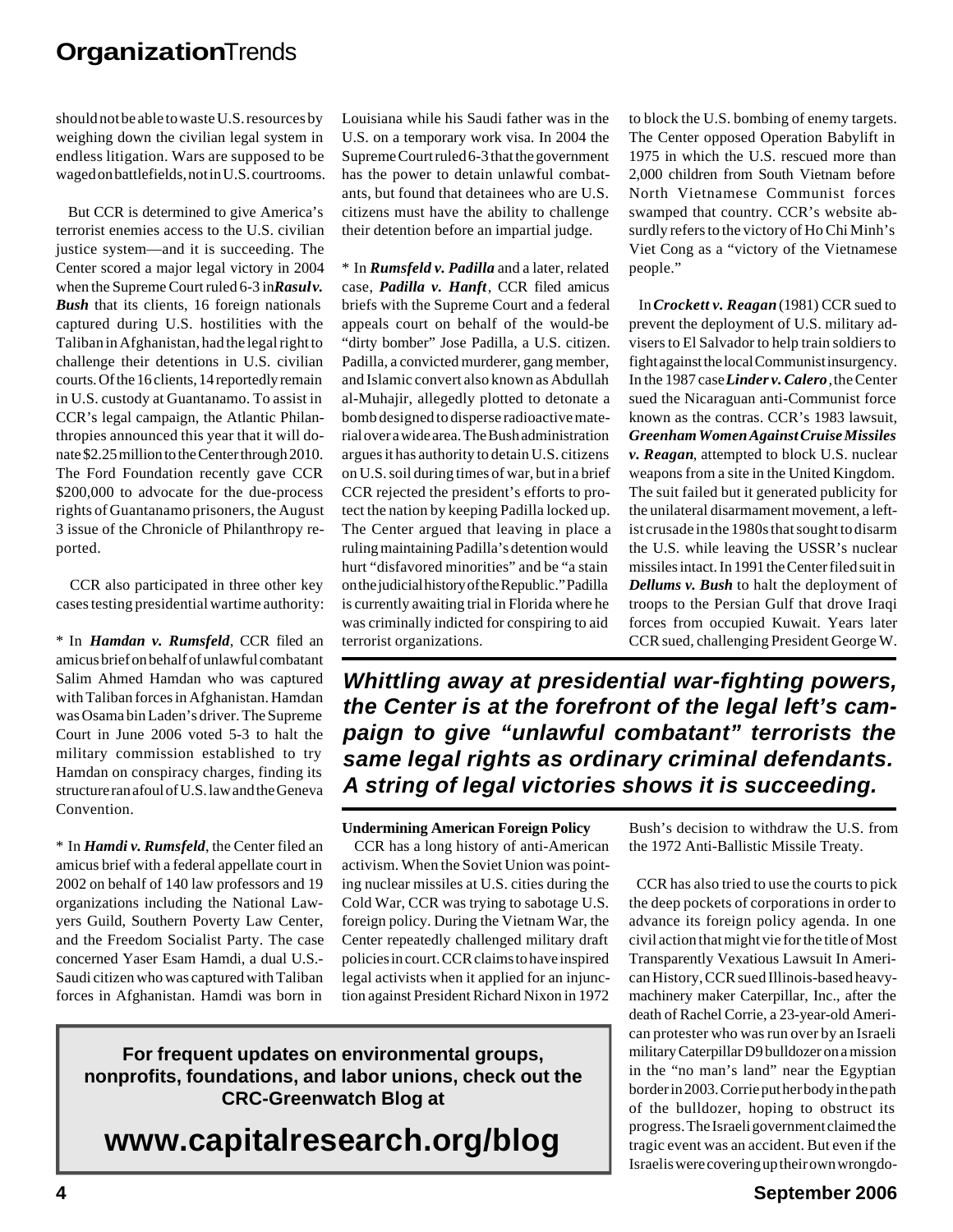ing, how would that make Caterpillar responsible for Corrie's death? A federal judge had similar concerns and dismissed the suit in 2005, but CCR has appealed the dismissal. CCR has also sued private contractors CACI International Inc. of Arlington, Virginia, and Titan International of San Diego, California, for their alleged connection to the 2004 prisoner abuse scandal at Abu Ghraib prison.

# **Imaginary Legal Process and Political Show Trials**

 CCR complains that an unjust U.S. legal system subjects its heroes –like terrorist enabler Lynne Stewart and convicted cop killer Mumia Abu-Jamal— to political show trials. But CCR and the legal left are surprisingly enthusiastic about conducting their own simulated political show trials. In January, CCR's Ratner addressed the "International Commission of Inquiry On Crimes Against Humanity Committed by the Bush Administration," where he compared the president to Adolf Hitler and accused him of formulating a "plan for what has to be called a coup-d'etat in America." The commission, organized primarily by self-described revolutionary Maoist C. Clark Kissinger and the Revolutionary Communist Party, found the Bush administration guilty of war crimes and crimes against humanity.

 Earlier, in 1999, the Center filed a petition with the toothless human rights arm of the Organization of American States "charging the United States with violating the economic and social rights of a large sector of the American public," by enacting the federal welfare reform law of 1996. At a three-daylong "National Truth Commission on Poverty in the United States of America," a piece of political theater held in Cleveland in July, CCR Vice President Peter Weiss defined torture the way only someone who believes in the pie-in-the-sky Universal Declaration of Human Rights could. "If your stomach growls, that's torture, and if you don't have a home, that's being treated in an inhumane way," said Weiss, a so-called truth commissioner.

## **Ties To Treason**

 CCR employs as a staff attorney Rachel Meeropol, granddaughter of Julius and Ethel Rosenberg, who were executed as Soviet spies in Sing Sing prison on June 19, 1953. On the golden anniversary of the execution, Meeropol denied that her grandparents did anything wrong and called their saga "the injustice" and "the terrible situation that they had been placed in." Meeropol said she was proud her grandparents refused to implicate other Soviet spies when pressed by the authorities. "I always grew up with a sense of pride in the fact that they refused to do that," she told Pacifica Radio's "Democracy Now."

 Rachel's father, attorney Robert Meeropol, is also active in radical politics. Like CCR, Meeropol signed on as a sponsor of the "International Commission of Inquiry On Crimes Against Humanity Committed by the Bush Administration." The youngest son of the Rosenbergs, Meeropol took his adoptive parents' surname. He now heads the Easthampton, Massachusetts-based Rosenberg Fund for Children. The fund provides "for the educational and emotional



**Robert Meeropol (far left) and Rachel Meeropol (far right) at Rosenberg Fund's 2003 event, "Celebrate The Children of Resistance"**

needs of children whose parents have suffered because of their progressive activities and who, therefore, are no longer able to provide fully for their children," according to its website. (For more about the Rosenberg Fund, see Capital Research Center's *Foundation Watch*, March 2001). The group's online mission statement states dramatically: "In a time when civil liberties are under attack, the Rosenberg Fund for Children has provided assistance for and raised the hopes of children and activist families who have been targeted because they have worked to improve society for us all." The statement also glosses over the Rosenbergs' espionage activities, declaring that the fund's namesakes "were executed because they refused to implicate others by falsely confessing to giving the 'secret' of the atomic bomb to the Soviet Union."

## **Links To Lynne Stewart, Legal Enabler of Terrorism**

 CCR is an outspoken supporter of selfdescribed radical human rights lawyer Lynne Stewart. Last year a Manhattan jury convicted Stewart of conspiring to provide material support for Islamic terrorists. Stewart's comments, and those by her comrades at CCR, offer a window into the tortured reasoning that leftists use to rationalize their defense of Islamist totalitarians.

 Stewart was counsel for convicted terrorist Sheikh Omar Abdel Rahman, a blind Muslim cleric and the spiritual leader of al-Gama'a al-Islamiyya (the Islamic Group, in English), which has ties to Osama bin Laden's al-Qaeda. The group subscribes to a radical interpretation of Islamic law, considers the United States an enemy, and seeks to overthrow the Egyptian government and replace it with an Islamic state. Rahman was convicted in 1995 of plotting to bomb New York City landmarks, including the headquarters of the United Nations, the institution CCR so admires. He is serving a life sentence in a maximum-security prison. Several Rahman followers participated in the 1993 bombing of the World Trade Center. After Rahman personally issued a fatwa condemning Egyptian President Anwar Sadat to death, Islamic fundamentalists assassinated Sadat in 1981. Al-Gama'a al-Islamiyya, which is the largest militant group in Egypt, tried to assassinate Egyptian President Hosni Mubarak in 1995. In an effort to force the release of Rahman, the group carried out an attack in Luxor, Egypt in November 1997 that left 62 people dead and dozens wounded. The victims were variously shot, stabbed, beheaded, and disemboweled.

 While she was representing Rahman, Stewart agreed not to communicate with the news media on behalf of her client. The restrictions on Rahman, called "special administrative measures," regulated the sheikh's contact with the outside world. Attorney General Janet Reno imposed them in April 1997 because she recognized that the terrorist leader's words still resonated with his followers. But in 2000, following a meeting with Rahman, Stewart violated both the agreement and anti-terrorism laws by informing the media that Rahman had withdrawn his support for a ceasefire that had suspended terrorist operations by al-Gama'a al-Islamiyya.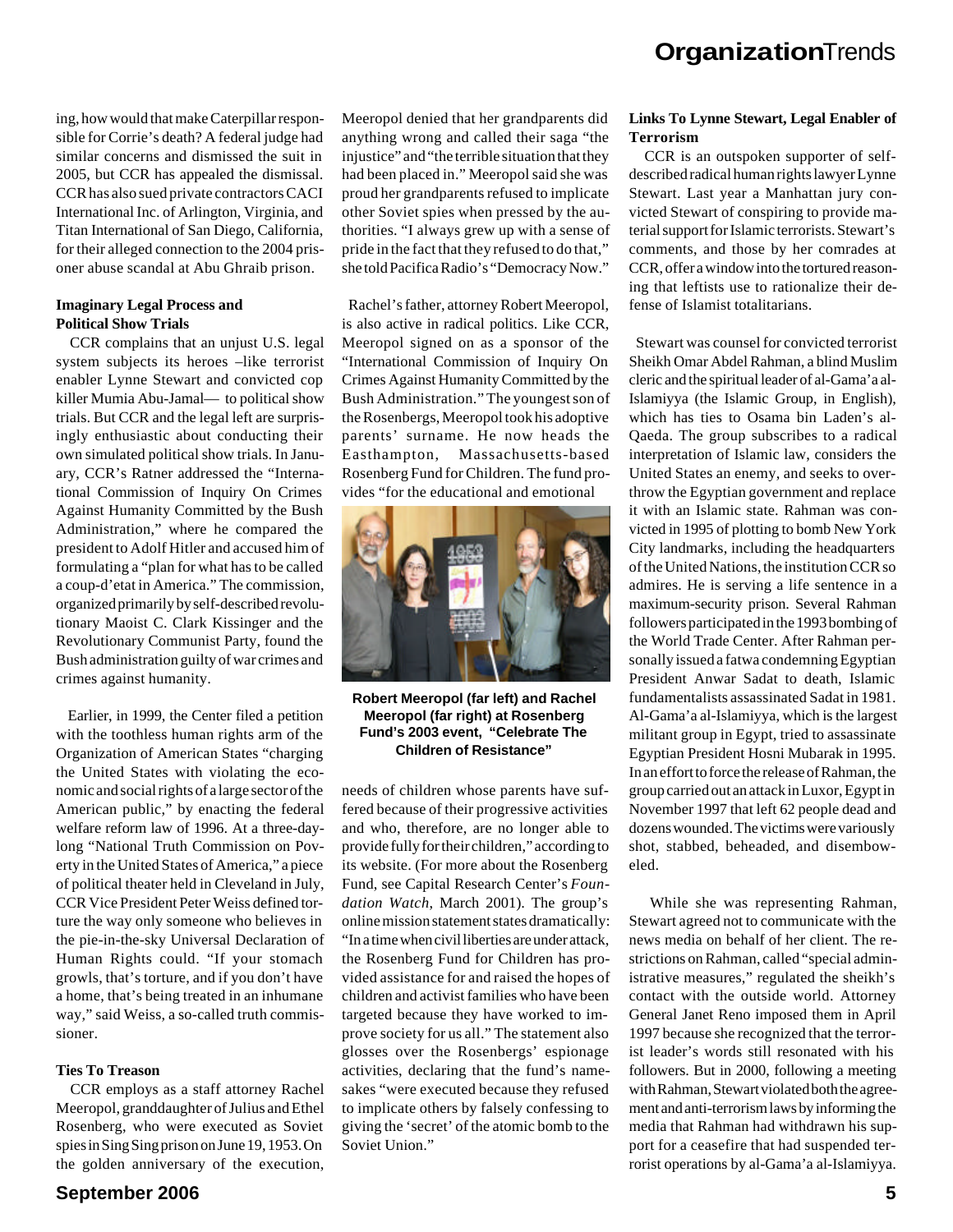Not surprisingly, when a jury assessed the evidence last year, it held Stewart to account. Asked what she would tell "people on the street" if given two minutes to explain her case, Stewart told Monthly Review, a Marxist magazine, that she would say: "'Listen. I did nothing wrong. I'm a lawyer. I did what lawyers do.' There are a hundred lawyers who would do exactly what I did. There are a million lawyers who would do almost exactly what I did, because this is the way you have to represent clients."

 But in the case of *U.S. v. Ahmed Abdel Sattar, Lynne Stewart, and Mohammed Yousry*, prosecutor Anthony Barkow begged to differ. "Lynne Stewart crossed the line that separates lawyering from crime," Barkow told the jury January 11, 2005. "No, Lynne Stewart obliterated that line," he said. Stewart "lied"

ment on the terrorists. "I'm not sure that I want to second-guess what methods other people use."

 When she's not cheering Islamic fundamentalism, the Madame Defarge of the legal left spends her time pontificating. Stewart supports the use of violence for political ends and claims that American society desperately needs "radical surgery." Violence and revolution are needed to cleanse the U.S. of the economic and racial injustice of capitalism, she said. "I don't believe in anarchistic violence, but in directed violence. That would be violence directed at the institutions which perpetuate capitalism, racism, and sexism, and at the people who are the appointed guardians of those institutions, and accompanied by popular support," she said in a revealing 1995 New York Times profile. Perhaps Stewart believes the

*As punishment for her attempt to incite a terrorist attack, which Stewart says she would do again "in a minute," the "grandmotherly Maoist" favors a slap on the wrist. Home confinement or reading stories to children would suffice, she says.*

and "issued the blessing of a return to violence from a terrorist leader…[which] has nothing to do with lawyering."

 According to Stewart, Islamist terrorists are misunderstood freedom fighters. In the Monthly Review interview, Stewart hailed Muslim fundamentalists as "basically forces of national liberation," and said "we, as persons who are committed to the liberation of oppressed people, should fasten on the need for self-determination, and allow people…to do what they need to do to throw off that oppression."

 In an interview published by the political journal World War 3 Report, Stewart discussed passing the sheikh's ceasefire-killing message to the world and boasted she "would do it again in a minute." She bragged that Rahman was too important a figure to be silenced by the U.S. government. "I think somebody like the sheikh, just like Joe Doherty [an Irish Republican Army militant extradited to Northern Ireland in 1992] and the Irish prisoners, has a right to be heard," said the zealous attorney. When asked if it would be a good thing for al-Gama'a al-Islamiyya's attacks to resume, she refused to pass judgfundamentalist Islamic terrorists she supports are the right people to perform the surgery she claims America needs.

 Stewart loves freedom of speech, unless the speaker advocates the wrong ideas. She told Monthly Review she supports Communist governments locking up political opponents. "I don't have any problem with Mao [Zedong] or [Josef] Stalin or the Vietnamese leaders or certainly Fidel [Castro] locking up people they see as dangerous," she said. At a 2003 National Lawyers Guild convention, Stewart hailed Ho Chi Minh, Mao, V.I. Lenin, and Castro as "modern heroes," and denounced the "poisonous [U.S.] government that spreads its venom to the body politic in all corners of the globe."

 During a two-part discussion of her legal predicament broadcast in July on CCR's weekly radio program "Law and Disorder," Stewart was unrepentant. After acknowledging she could be sentenced to 45 years in prison, Stewart argued she should get a slap on the wrist. "My lifetime of service to the underprivileged or to the persons that are underserved and to the politically despised should count for something," she gushed.

 Curiously, Stewart, who is arguing that she is too old to be punished with imprisonment, lied about her age on the radio show, giving it as 68 in a rambling statement in which she accused authorities of ganging up on her:

The government and the probation department have teamed up as only they can, with very little reason and with a great many begging of the question, to ask for a 30-year sentence, which is the equivalent of a death sentence, because I'm 68 years old, I'm not in great health, even though I'm feeling good, and it's just unlikely, jail is a very hard place for elderly people, a hard place for anyone, it's an inhumane place.

Stewart's own website lists her birth date as October 8, 1939, which would make her 66



**Lynne Stewart**

years old. Perhaps Stewart, currently a cancer patient, sees potential legal or political advantage in transforming herself from someone who only recently qualified for Social Security payments into a near-septuagenarian.

 Stewart also told "Law and Disorder" that if she receives a prison sentence for her attempt to incite a terrorist attack in Egypt, she should be allowed to serve it on weekends. As an alternative to prison, the woman the Washington Post called a "grandmotherly Maoist" earlier this year suggested she be placed under house arrest for up to three years, or be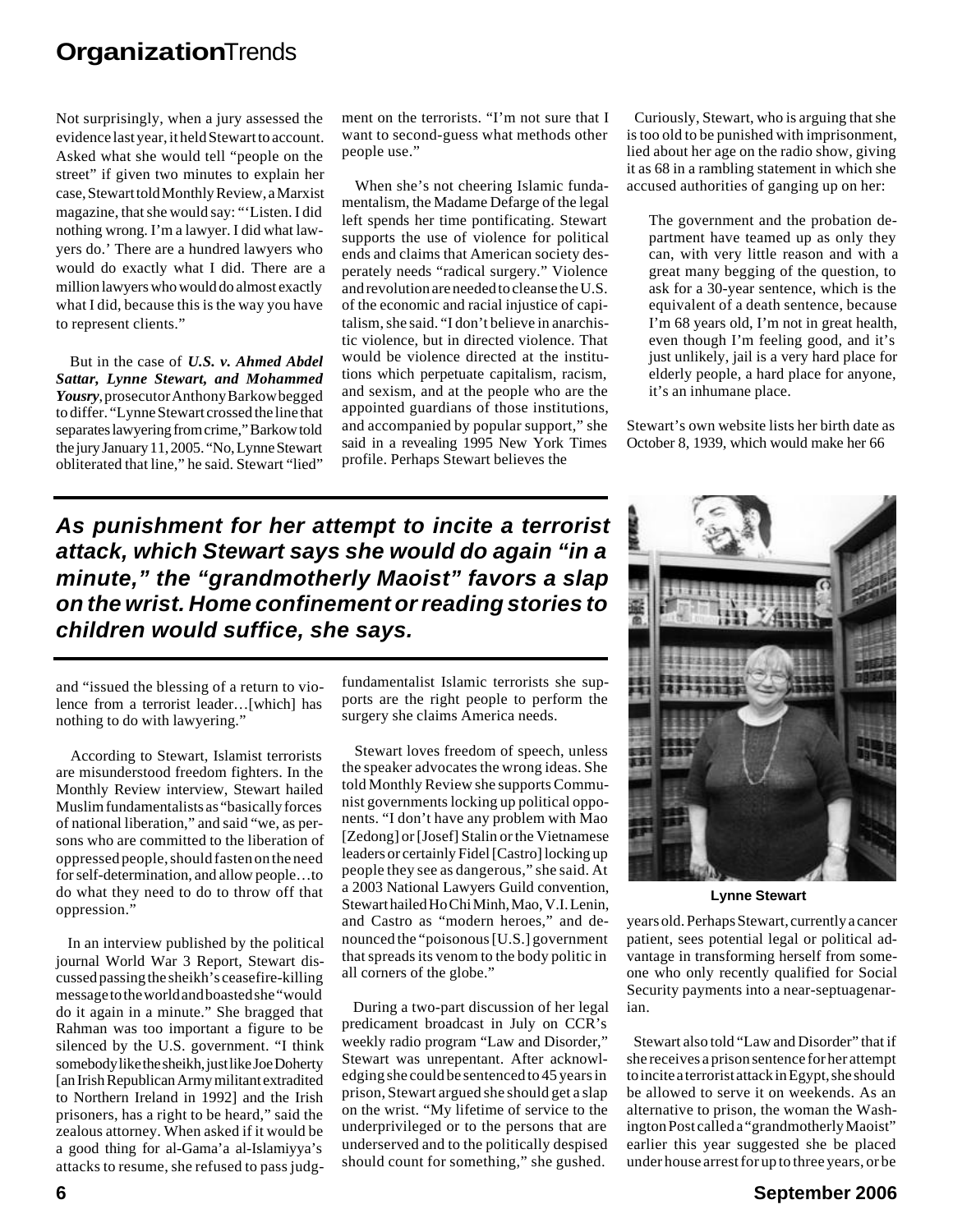sentenced to read stories to children in the Bedford-Stuyvesant neighborhood in Brooklyn.

 After the charges were filed, CCR stood by Stewart, who studied under Center cofounder Kinoy at Rutgers University School of Law. During the trial, the Center filed an amicus brief attacking the charges. In an unpublished 2002 letter to the editor of the New York Times, William Goodman, CCR's legal director, publicly affirmed that the Center "does indeed support the defense of Lynne Stewart." The prosecution of Stewart is part of "a strategy designed to weaken the Bill of Rights and to frighten lawyers who might represent unpopular and even distasteful clients," Goodman wrote in the letter, which Stewart posted on her website.

 Even now, CCR refuses to distance itself from Stewart. On the July 24, 2006 edition of "Law and Disorder," Ratner described the government's case against her as "a legal and political outrage sending a message of fear into the heart of every lawyer who tries to defend their client." Co-host Michael Smith, a radical New York City lawyer associated with CCR, described Stewart's trial as a "show trial," noting that it took place "in the same courtroom, actually, where the Rosenbergs were framed up and convicted — and [the] same thing happened to Lynne about a year ago." Smith mocked the charges against Stewart, saying they were based on the fact that she spoke to a reporter about "a renowned, quote, Muslim terrorist, the blind sheik."

## **Treason and Terror Help Pay CCR's Bills**

 CCR is funded by foundations and individual donors, according to financial data culled from databases that track nonprofit groups, foundation websites, and the Center's annual reports.

 A traitor's wife and a dazzling array of Hollywood entertainers fond of radical causes have contributed to CCR, according to its annual reports. The estate of Isabel Johnson Hiss, second wife of Alger Hiss, gave CCR as much as \$99,999 in 2002. In 1948 former Communist Party operative Whittaker Chambers accused Alger Hiss, a State Department official, of giving him sensitive U.S. documents, which he passed on to the USSR. Hiss denied both his Communist connections and spying for the Soviets, but a jury convicted him of perjury in 1950 for lying about giving Chambers the documents. Hiss died in 1996; Mrs. Hiss,

whom he married in 1984, died in 2000.

 Academy Award-winning actress Susan Sarandon gave CCR as much as \$9,999 in 2002, and her charitable foundation gave up to \$2,499 in 2005. Sarandon's common-law husband, the moody actor-director Tim Robbins, also an Oscar winner, gave up to \$4,999 in 2002. Hollywood director Sidney Lumet gave CCR up to \$249 in 2005. The late actor Ossie Davis and his wife, actress Ruby Dee, gave up to \$2,499 in 2002. Singer Natalie Merchant, formerly of the rock band 10,000 Maniacs, gave as much as \$99,999 in 2005. Radical folk singer Pete Seeger and his wife Toshi gave up to \$249 in 2005. The 87-year -old Seeger is a former Communist Party member whom detractors once dubbed "Stalin's songbird."

 Tycoon Peter B. Lewis gave CCR as much as \$99,999 in 2005. Lewis, friend of George Soros and chairman of Progressive Casualty Insurance Company, the nation's third largest automobile insurer, is also a member of Democracy Alliance, a group of deep-pocketed donors that aims to reinvigorate America's political left. (For more about Lewis, see *Foundation Watch*, May 2005; for more on the Democracy Alliance see *Foundation Watch*, March 2006 .) Noam Chomsky, the MIT linguistics professor and radical critic of U.S. society, gave CCR as much as \$249 in 2002.

 Groups suspected of ties to Islamic terrorists also have donated to CCR. Two organizations in Virginia, Safa Trust Inc. and the International Institute of Islamic Thought, each gave CCR donations of up to \$99,999 in 2005. Federal authorities have accused Safa of funneling money to terrorist groups. Federal agents investigating terrorist financing raided the offices of both organizations in 2002. The Ohio branch of the Council on American-Islamic Relations (CAIR), gave CCR up to \$2,499 in 2005. Five of CAIR's employees and board members have been arrested, convicted, deported, or otherwise tied to terrorism-related charges and activities, according to analysts Daniel Pipes and Sharon Chadha. (See *Organization Trends*, August 2005.) In 2005 CAIR gave CCR's Ratner its Civil Rights Award. Safa Trust, the IIIT, and CAIR all say they have no connection to terrorism.

 Although the Trans Arab Research Institute, which gave CCR up to \$2,499 in 2005, is not accused of having ties to terrorism, in 2004 it expressed its "deepest sorrow" upon hearing of the death of Palestinian terrorist mastermind Yasser Arafat.

 Some large donations have come from the Atlantic Philanthropies (\$2.25 million in 2006), the Ford Foundation (more than \$1.7 million since 1988), JEHT Foundation (\$637,500 since 2003), the HKH Foundation (\$300,000 since 2002), and the CS Fund/Warsh-Mott Legacy (\$180,000 since 2001). Since 2002 George Soros's Open Society Institute has provided CCR with two grants each of up to \$99,999. The Tides Foundation gave the Center up to \$24,999 in 2002 and up to \$99,999 in 2005. The Funding Exchange forked over up to \$99,999 in 2005.

#### **Conclusion**

 Since at least the Progressive Era, left-wing lawyers have tried to lead America down the path to socialism by subverting the Constitution through attacks on limited government, property rights, and freedom of contract. Today those who want to undermine the Constitution, and American institutions in general, have their champion in the Center for Constitutional Rights.

*Matthew Vadum is Editor of* Organization Trends*.*

*OT*

**Please remember Capital Research Center in your will and estate planning. Thank you for your support.**

Terrence Scanlon, President



**Capital Research Center's next online radio show airs Sept. 26, 3:05 p.m. (Eastern time) at** *http://www.rightalk.com* **(replays follow at 5 minutes past the hour for the following 23 hours)**